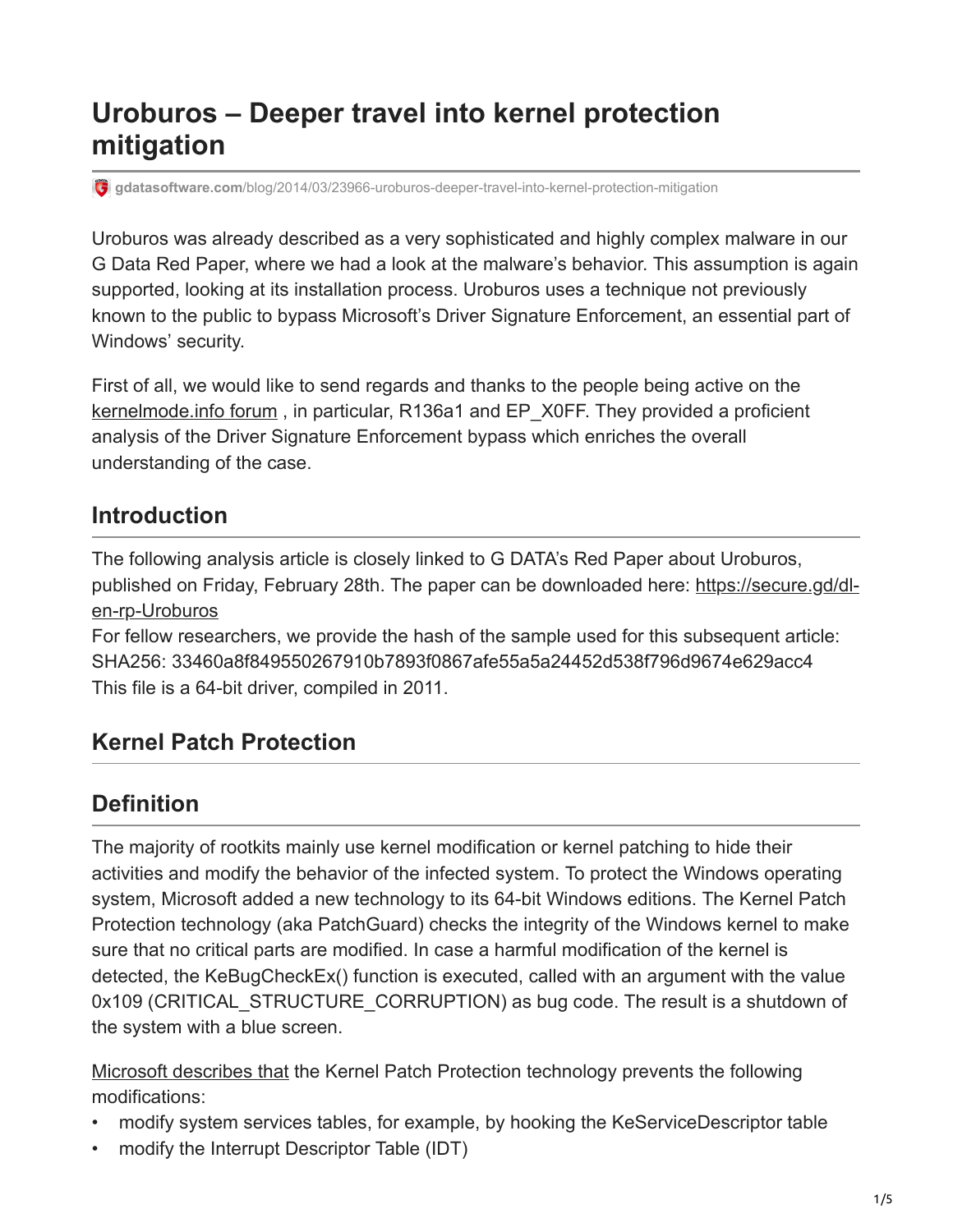- modify the Global Descriptor Table (GDT)
- use kernel stacks that are not allocated by the kernel
- patch any part of the kernel

#### **Uroburos mitigation**

Uroburos' developers used the same inline hooks, explained in [our previous Red Paper,](https://secure.gd/dl-en-rp-Uroburos) to bypass Kernel Patch Protection. The attacker's goal is to hook the KeBugCheckEx() function to avoid handling the bug code 0x109.

The screenshot below shows the code snippet in which the address of KeBugCheckEx() is stored in qword\_787D8

| تحدا كمراهنا |                                                       |  |
|--------------|-------------------------------------------------------|--|
| MOV<br> 1ea  | rcx, cs:off 64080<br>r8, qword 787D8                  |  |
| 1ea<br>  MOV | rdx, akebugcheckex ; "KeBugCheckEx"<br>rcx, [rcx+10h] |  |
| call         | sub 4AFBC                                             |  |
| test         | eax, eax                                              |  |
| MOV          | ebx, eax                                              |  |
| inz          | loc 16147                                             |  |

The following screenshot shows that Uroburos checks if the bug code equals to 0x109



In case you wish to get more information concerning the technique used by the developers, [we suggest the following link: http://www.codeproject.com/Articles/28318/Bypassing-](http://www.codeproject.com/Articles/28318/Bypassing-PatchGuard)**PatchGuard**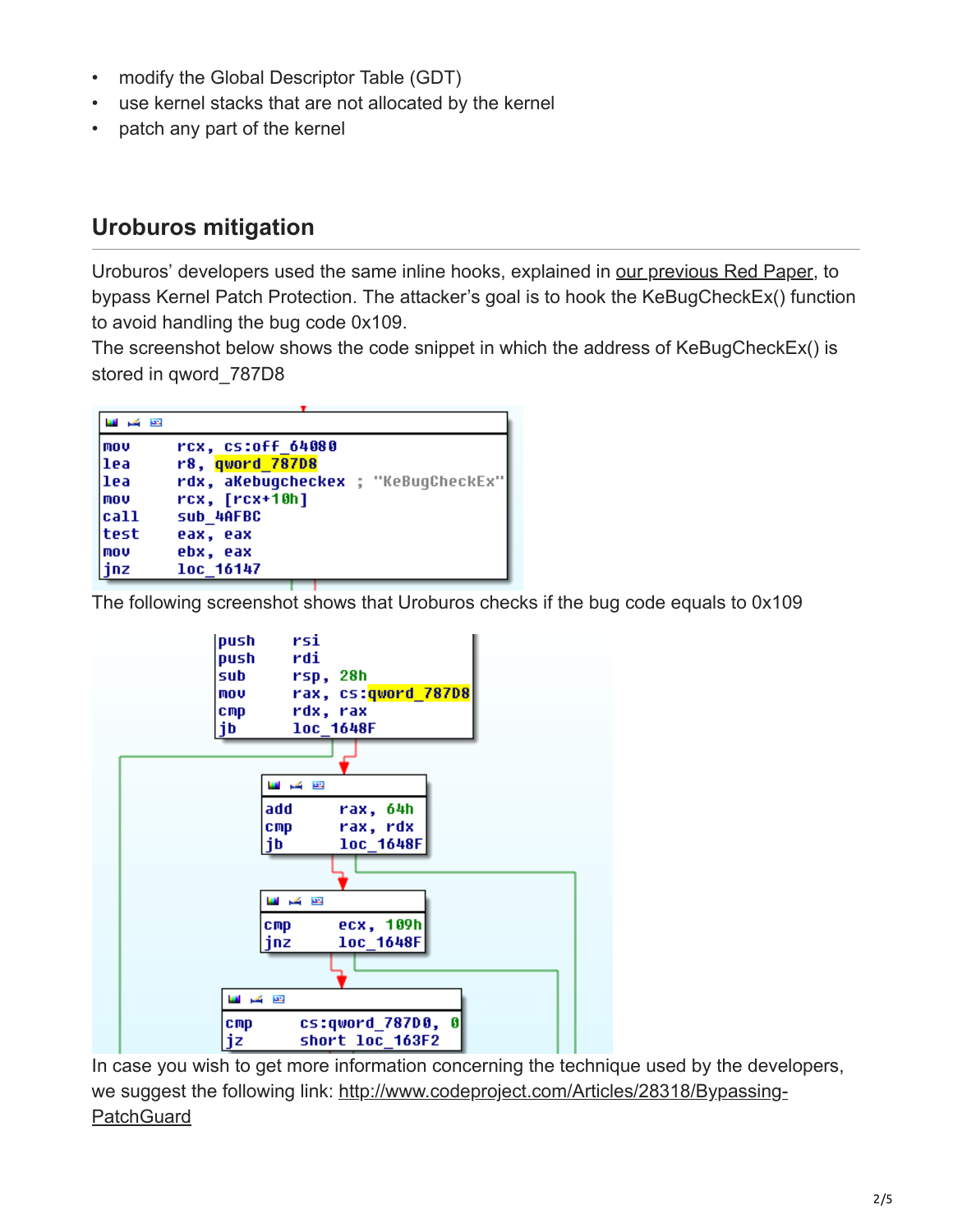### **Definition**

Rootkits are usually drivers which used to work in kernel space. To avoid this kind of malware, Microsoft created a *[Driver Signing Policy](http://msdn.microsoft.com/en-us/library/windows/hardware/ff548231(v=vs.85).aspx)* for its 64-bit versions of Windows Vista and later versions. To load a driver, the .sys file must be signed by a legitimate publisher. Developers may disable the Driver Signature Enforcement process during the development phase of a driver, which means a developer does not have to sign each compiled driver version during development phase. In this case, the desktop of the machine is changed and the following message appears in the bottom right corner: "Test Mode". The flag with which the current status of the policy is stored is called g\_CiEnabled. The value of g\_CiEnabled is set during the Windows boot phase, and considered "static" during runtime. This means, Windows assumes the value is set correctly and does not change during runtime.

## **Uroburos mitigation**

Uroburos' developers used new techniques to disable the Driver Signature Enforcement. In our case, they used a vulnerability in a legitimately signed driver to disable the policy! During the installation of Uroburos, the Oracle VirtualBox driver (version 1.6.2) is installed on the targeted system. This driver (VBoxDrv.sys) is signed: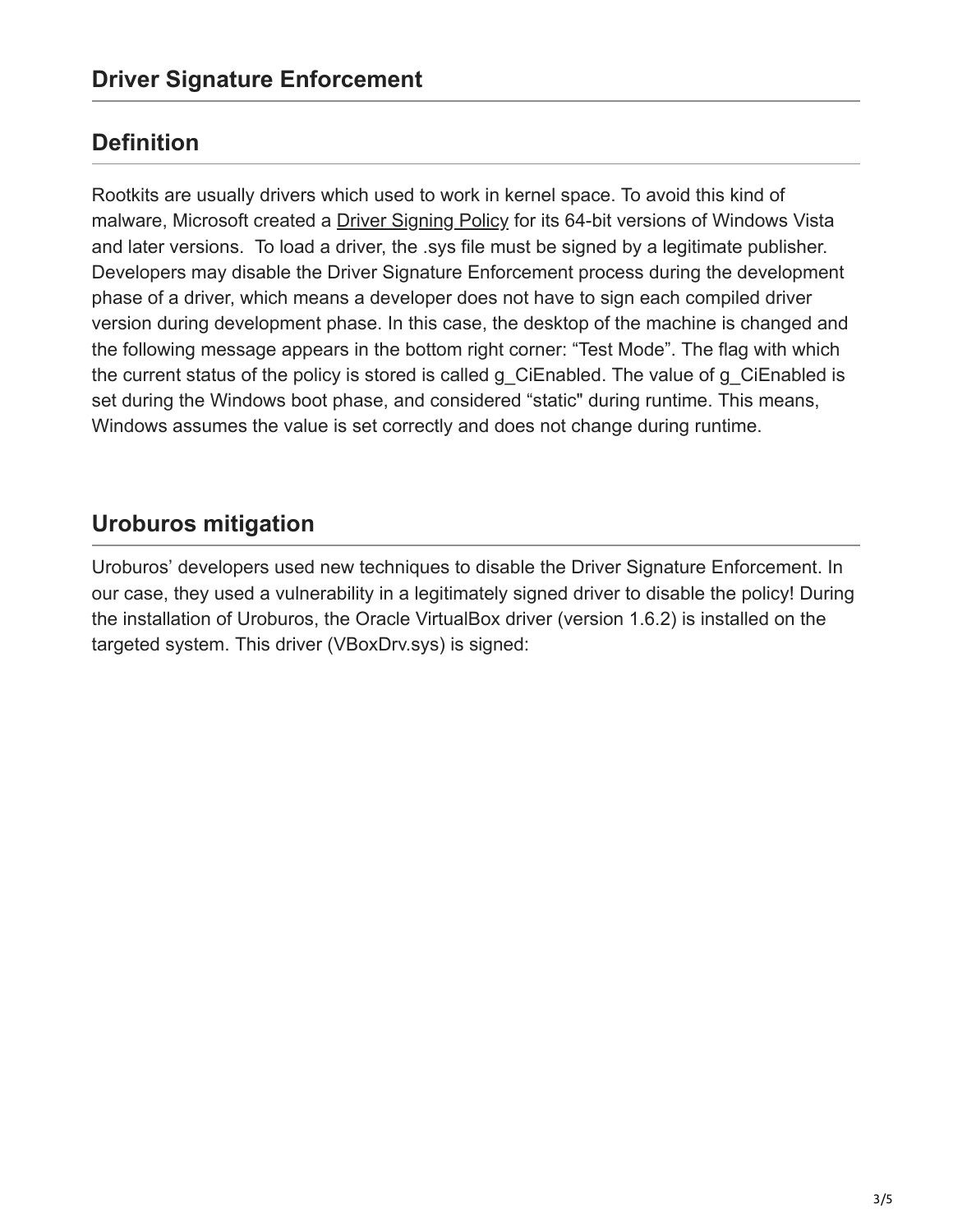| Details der digitalen Signatur                                            |    |  |  |
|---------------------------------------------------------------------------|----|--|--|
| Allgemein   Erweitert                                                     |    |  |  |
|                                                                           |    |  |  |
| Informationen der digitalen Signatur<br>Die digitale Signatur ist gültig. |    |  |  |
|                                                                           |    |  |  |
| Signaturgeberinformationen                                                |    |  |  |
| Name:                                                                     |    |  |  |
| innotek GmbH                                                              |    |  |  |
| E-Mail:<br>info@innotek.de                                                |    |  |  |
| Signaturzeitpunkt:<br>Samstag, 31. Mai 2008 03:18:55                      |    |  |  |
|                                                                           |    |  |  |
| Zertifikat anzeigen                                                       |    |  |  |
|                                                                           |    |  |  |
| Gegensignaturen                                                           |    |  |  |
| E-Mail-Adresse:<br>Name des Signa<br>Zeitstempel                          |    |  |  |
| VeriSign Time St<br>Nicht verfügbar<br>Samstag, 31. Mai 20                |    |  |  |
|                                                                           |    |  |  |
|                                                                           |    |  |  |
| Details                                                                   |    |  |  |
|                                                                           |    |  |  |
|                                                                           | OK |  |  |
|                                                                           |    |  |  |

Uroburos' developers used new techniques to disable the Driver Signature Enforcement. In our case, they used a vulnerability in a legitimately signed driver to disable the policy! During the installation of Uroburos, the Oracle VirtualBox driver (version 1.6.2) is installed on the targeted system. This driver (VBoxDrv.sys) is signed:

## **Conclusion**

Previously, we have claimed that Uroburos is a highly complex and very sophisticated malware, programmed by skilled people. This assumption is corroborated once more by the aforementioned analysis of Uroburos' installation technique.

The developers had to deal with Microsoft Windows security enforcement. They had to find ways to bypass the Kernel Patch Protection technology and also the Driver Signature Enforcement. The technique used to bypass the Kernel Patch Protection has been documented on the Internet and therefore is not absolutely new.

But, concerning the Driver Signature Enforcement, this is the first time that we see a malware using a vulnerability in a legitimately signed driver to disable the policy! This example shows the limitation of the signature process. Generally, the signature expiration date is set to happen several years after its creation date. In case any vulnerability is found, a patch is provided, but the old binary is still available and valid, except in case the certificate is revoked by the author/signer and set onto the CRL, the [certificate revocation list](http://support.microsoft.com/kb/289749/en).